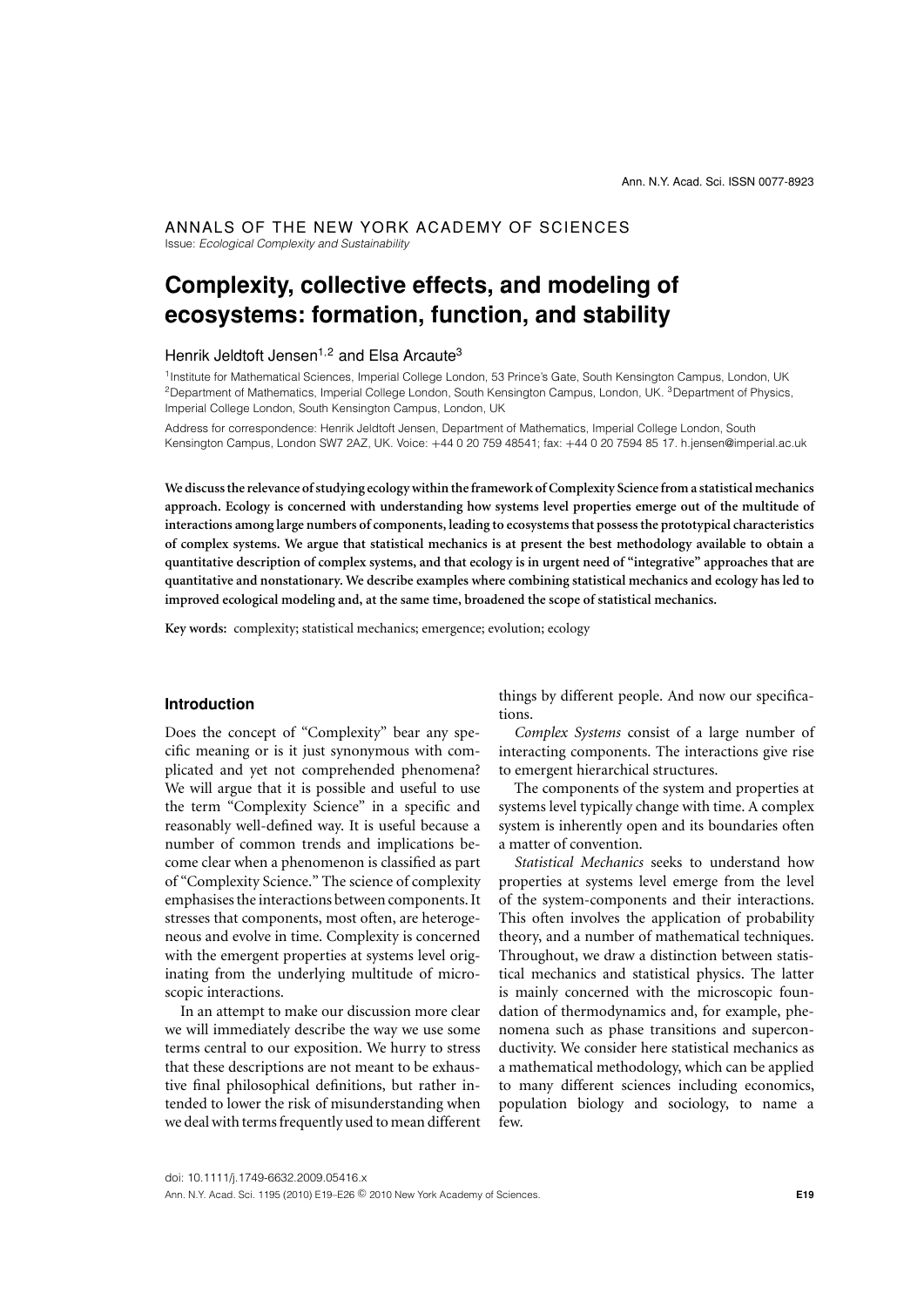Complexity, collective effects, and modeling of ecosystems Jensen & Arcaute Jensen & Arcaute

Statistical mechanics is a powerful transdisciplinary methodology for the study of emergent phenomena at a macroscopic level caused by the many interactions taking place at a microscopic level. It provides a framework within which it is possible to encapsulate the myriad of degrees of freedom of a system at a microscopic level, into just a few degrees of freedom at a macroscopic level. In its current form statistical mechanics does not hold all the answers for all the complex systems, however, we argue that it is at present the best methodology available to obtain a quantitative description of complex systems. By systematically applying it to fields outside its traditional range of application in physics, statistical mechanics can be developed further, in addition to simultaneously contributing to the understanding of those fields, such as ecology. The importance of this feedback loop cannot be overestimated. It can also provide a starting point for the possible development of new mathematical techniques.

Along these lines, the research programme in search for the "laws" of ecosystems described by Jørgensen and collaborators, $<sup>1</sup>$  looks into finding</sup> a rigorous set of laws that govern the dynamics at the macrolevel. This is a first attempt into establishing a methodology for ecological complexity. At the moment the analysis is mainly qualitative, and we suggest that the second step towards that goal would be the implementation of techniques from statistical mechanics, in order to obtain a rigorous mathematical formalism and modeling.

The paper is organized as follows. In the next section, we will for concreteness illustrate our arguments by briefly describing a complexity inspired model of evolutionary ecology called the Tangled Nature model. This will allow us to demonstrate how macroevolution can be modeled as emerging from the interacting microevolution, which consists of individual organisms influencing each other and undergoing reproduction which is prone to mutation. We will discuss feedback, emergence, network structures, and the intermittent temporal mode of macroevolution in contrast to the steady smooth pace of dynamics at the level of individuals. We will also briefly touch on the modeling of ecological observables, such as the Species Abundance Distribution (SAD), Species Area Laws, and the relationship between interaction and diversity.

In the Discussion Section, we will mention two examples of research presented at the Symposium on *Complexity, Collective Effects and Modelling of Ecosystems: formation, function and stability* at the Beijing Eco Summit 2007. These examples illustrate how a complexity science viewpoint may shape the approach of ecological research projects. The first example is John Crawford's contribution on "The Self-organization of life in Earth." This work looks at the soil-microbe system, and at the development of models on evolutionary ecology, that can be applied to this dynamical system. The second example is Cedric Gaucherel's work on "Theoretical analysis ´ of dynamic patchy landscapes," which looks at landscape models constructed within the framework of statistical mechanics.

### **Tangled Nature model**

### Description of model

The Tangled Nature model is defined at the level of interacting individuals. It is an attempt to identify possible simple mechanisms behind the myriad of complicated interactions, feedback loops, contingencies, etc., as one moves from the short time reproductive dynamics at the level of individuals, to the long time systems level behavior. The strategy is to keep the model sufficiently simple to enable analysis, and to pinpoint the details or assumptions in the model that are responsible for the specific behavior at the systems level. One major concern of the model has been to understand how the smooth continuous pace of the reproductive dynamics at the level of individuals, can lead to intermittent or punctuated dynamics at the level of high taxonomic structures. To be able to address such issues, the model considers individuals as represented by a single sequence with individual number  $\alpha$ , denoted by  $\mathbf{S}^{\alpha} = (S_1^{\alpha}, S_2^{\alpha}, ..., S_L^{\alpha})$  belonging to a sequence space *S*, where all  $S_i^{\alpha} \pm 1$ . These sequences undergo simple reproduction during which a given sequence duplicates itself, and while this happens, components of the sequence may mutate, represented by the offspring having a different sign from the mother, that is,  $S_i^{\gamma} = -S_i^{\alpha}$ , where  $\gamma$  denotes the index for the daughter, and  $\alpha$  the one for the mother. The aim of the model is to understand the macrodynamics emerging at the systems level. This is done by analyzing the dynamics of the occupancy in this sequence or type space. Taxonomic structures, such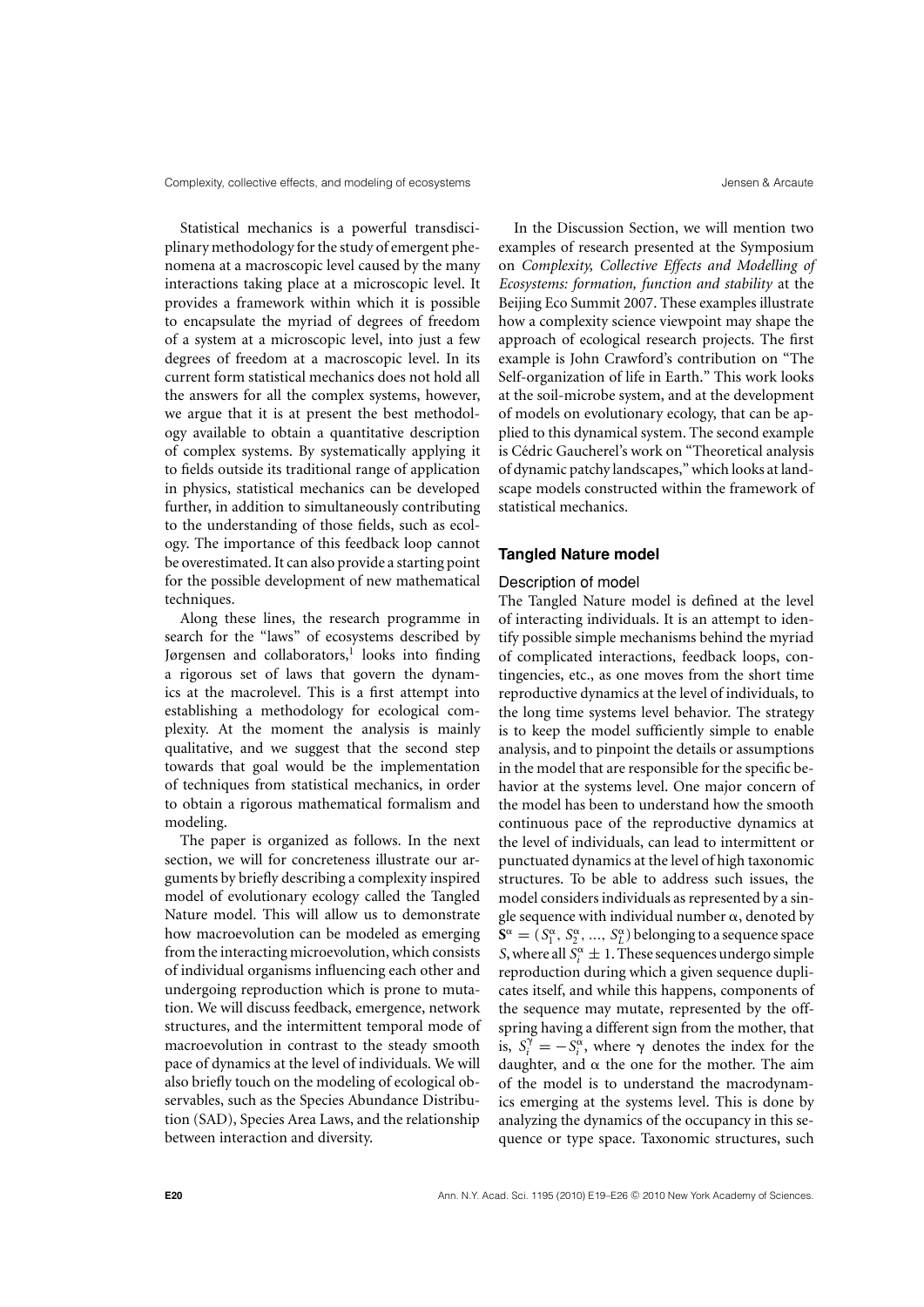as species formation, emerge as aggregations in the density of occupied sites  $n(S, t)$  in the type space. This is very much in accordance with Mallet's definition of species. $<sup>2</sup>$  A species will be identified as a</sup> local peak in the density *n*(**S**, *t*) and species formation will correspond, for example, to the splitting of such a peak into two peaks. Macroscopic ecological measures such as SADs are derived from the structure of  $n(S, t)$ .

Let us now sketch the mathematical details of the model. For in depth studies of the model, please refer to references 3–6. The size of the type space is set by the length, *L*, of the sequences; a typical value used is  $L = 20$  leading to about one million different genotypes. The sites in the genome space are supposed to represent all possible ways of constructing a "genome." Many sequences may not correspond to viable organisms. The viability of a genotype is determined by the evolutionary dynamics. All possible sequences are available for evolution to select from. We will see that a natural species concept arises from the dynamics, in which each species is separated in genotype space.

The system consists of *N(t)* individuals, and a time step consists of one annihilation attempt followed by one reproduction attempt. A reproduction event is successful with varying probability  $p_{off}$ , defined later, and an annihilation attempt is successful with constant probability  $p_{kill}$ . The killing probability is considered a constant independent of type for simplicity. It would obviously be more realistic to let  $p_{kill}$  depend on the type of the individual considered. However, this does not change the overall behavior at systems level. One generation consists of  $N(t)/p_{kill}$  time steps, which is the time taken (on average) to kill all currently living individuals. The dynamics leads to a population size, which remains nearly constant on short timescales. The individuality of the specific types, or sequences, is given by their ability to reproduce. Because we are interested in the collective, or complexity, aspects of evolution, the Tangled Nature model stresses the mutual influence among different types of organisms. This is done by assuming that each individual of type **S** is able to reproduce, when selected for reproduction, with a probability  $p_{off}(S, t)$  that depends on the sequence **S** and the configuration of other types in the type space. The reproduction probability, *poff* , is determined by a weight function  $H(\mathbf{S}^{\alpha}, t)$ :

Jensen & Arcaute Complexity, collective effects, and modeling of ecosystems

$$
H(\mathbf{S}^{\alpha}, t) = \frac{k}{N(t)} \left( \sum_{\mathbf{S} \in S} J(\mathbf{S}^{\alpha}, \mathbf{S}) n(\mathbf{S}, t) \right)
$$

$$
- \mu N(t), \qquad (1)
$$

where *k* controls the strength of the interaction (large *k* means a large interaction), *N(t)* is the total number of individuals at time *t*, the sum is over the  $2^L$  locations in **S** and  $n(S, t)$  is the number of individuals (or occupancy) at position **S**. Two positions  $S_a$  and  $S_b$  in genome space are coupled with fixed but random strength  $J(\mathbf{S}_a, \mathbf{S}_b)$  which can be either positive, negative, or zero. This link exists (in both directions) with probability  $\theta$ , that is,  $\theta$  is simply the probability that any two sites are interacting. If the link exists, then  $J(\mathbf{S}_a, \mathbf{S}_b)$  and  $J(\mathbf{S}_b, \mathbf{S}_a)$ are both generated randomly and independently, and such that they belong to  $(-1, 1)$ . To study the effects of interactions *between* species, we exclude self-interaction so that  $J(\mathbf{S}_a, \mathbf{S}_a) = 0$ .

The conditions of the physical environment are simplistically described by the term  $\mu N(t)$  in Eq. (1), where  $\mu$  determines the average sustainable total population size, that is, the carrying capacity of the environment. This is an example of how the question of the openness and "surroundings" of ecosystems arises in a natural way in the present statistical mechanics like formalism. An increase in  $\mu$ corresponds to harsher physical conditions. We use asexual reproduction consisting of one individual being replaced by two copies mimicking the process of binary fission seen in bacteria. We allow for mutations in the following way: with probability *pmut* per gene we perform a change of sign  $S_i^{\alpha} \to -S_i^{\alpha}$  during reproduction. Successful reproduction occurs with a probability per unit time,  $p_{off}(\mathbf{S}^{\alpha}, t) \in [0, 1)$ , given by

$$
p_{off}(\mathbf{S}^{\alpha}, t) = \frac{\exp[H(\mathbf{S}^{\alpha}, t)]}{1 + \exp[H(\mathbf{S}^{\alpha}, t)]}.
$$
 (2)

This function is chosen for convenience, since the specific functional form has no effect on the dynamics of the model—any smoothly increasing function that maps  $H(\mathbf{S}^{\alpha}, t)$  to the interval  $(0,1)$  will do. Let us mention that this basic quantity is deliberately taken by the Tangled Nature model to be a context dependent reproduction probability rather than a fitness function. One reason why this is done is to try to avoid some of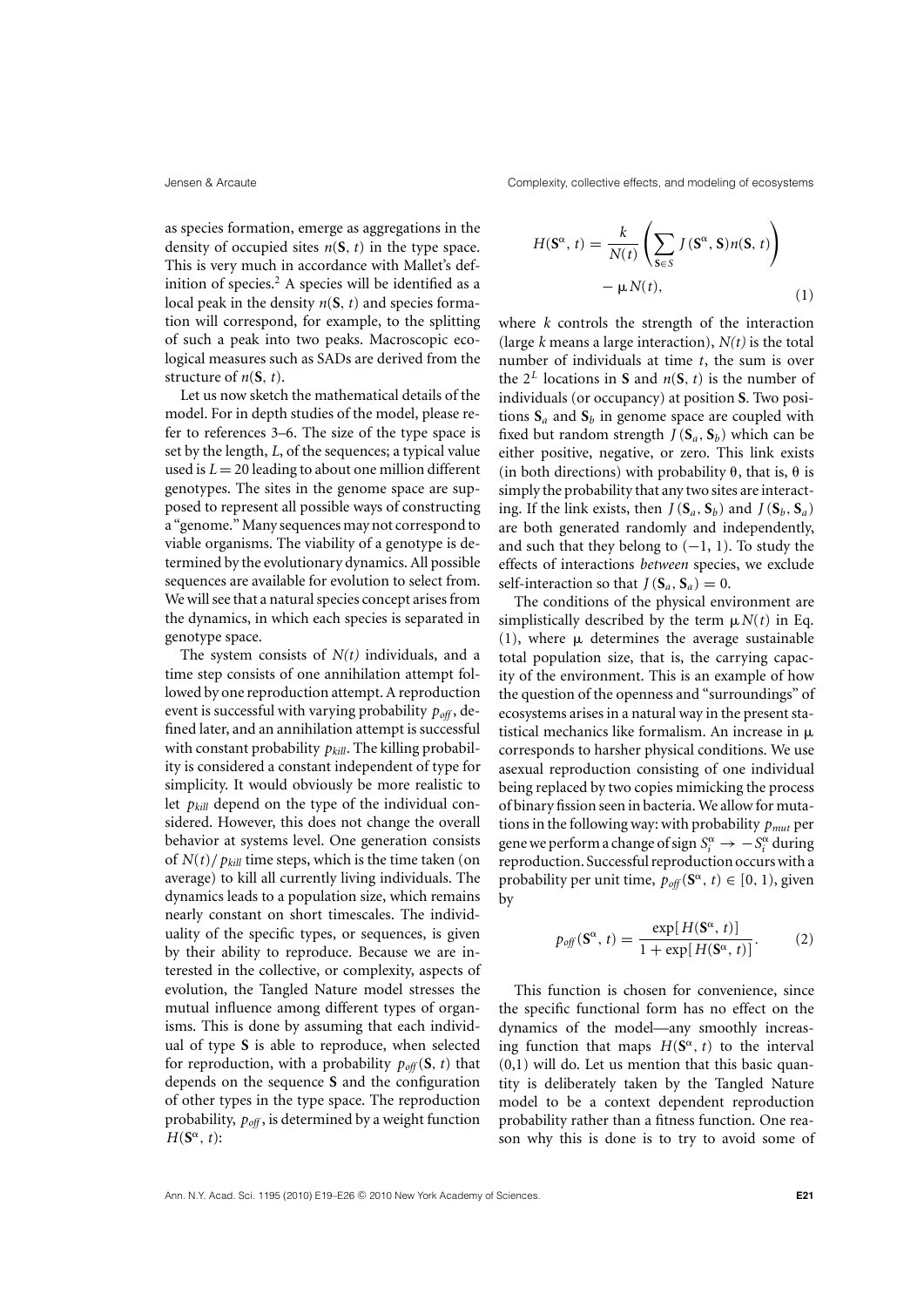the dangers and subtleties inherent to the fitness concept.<sup>7</sup>

Eq. (1) can be understood as the interaction of an individual with all the others, with a term  $\mu$   $N(t)$ which determines the total population and controls fluctuations. The interaction strength *k* gives the magnitude of the total interaction. We can tune the effective 'resource' density (and hence the population density) with the parameter  $\mu$ . The total population remains approximately constant over ecological timescales (and actually increases over evolutionary timescales). Setting self-interaction to zero is equivalent to considering that all types interact equally with their own species (one can rescale  $p_{\text{kill}}$  and  $\mu$  to accommodate this). This constraint is imposed in order to focus on the effect of interactions between different types. To study the relation between diversity and the strength of the interactions, there is a version of the model in which different strengths of intraspecific interactions are included.8 Obviously it is impossible to design the details of the interaction matrix  $J(\mathbf{S}_a, \mathbf{S}_a)$  in a realistic way. What can be accomplished is to study qualitative questions, such as what is the effect of having very few interaction links between sequences compared with many interaction links.<sup>4</sup> Or one can address the effect of correlations in the allowed interactions?9

After a short transient period the initial state becomes irrelevant. There are two very different initial conditions that consist in placing the entire population at time zero in: (i) one position in type space, or (ii) on random positions, that is, a random collection of initial types. Because both configurations are badly adapted to the interaction matrix  $J(\mathbf{S}_a, \mathbf{S}_a)$ , in both cases the population will typically collapse to one single position in type space. Eventually the population size will have decreased enough to make the  $-\mu N(t)$  term suffciently small to allow  $p_{off}$  to grow to a value that ensures a nonvanishing reproduction rate. When this happens the population will, due to mutations, start to spread out from its initial position into the surrounding genotype space. And as this happens, natural selection will ensure that only certain configurations of occupied sites are viable. These are configurations for which the mutual interactions between the types lead to offspring probabilities that, for a significant part of the occupied types, are able to balance the killing probabilities, that is,  $p_{off}(S, t) = p_{kill}$  for some set of types **S**.

The dynamics in type space is characterized by a two-phase switching, consisting of long periods of relatively stable configurations (quasi-Evolutionary Stable Strategies or q-ESSs) (Fig. 1) interrupted by brief spells of reorganization of occupancy called transitions. Transition periods are terminated when a new q-ESS isfound, as discussed in reference 3. The intermittent macrodynamics is not in a stationary state. When one considers very many realizations of the dynamics it turns out that the transition rate between q-ESS decreases with the age of the system.<sup>6</sup> This happens because selection is able to pick out configurations in type space that tend to possess more beneficial links (i.e., positive  $J(\mathbf{S}_a, \mathbf{S}_a)$  bonds), than is the case between a randomly selected set



**Figure 1. Intermittent evolution of the occupancy in type space. Time, measured in generations, is along the** *x***-axis. The** ∼**10<sup>6</sup> different types are labeled up along the** *y***-axis. Whenever a type is occupied a dot is placed at its label. Long stretches of parallel lines indicate epochs during which the main composition in type space remains essentially the same. Figure courtesy of Matt Hall.**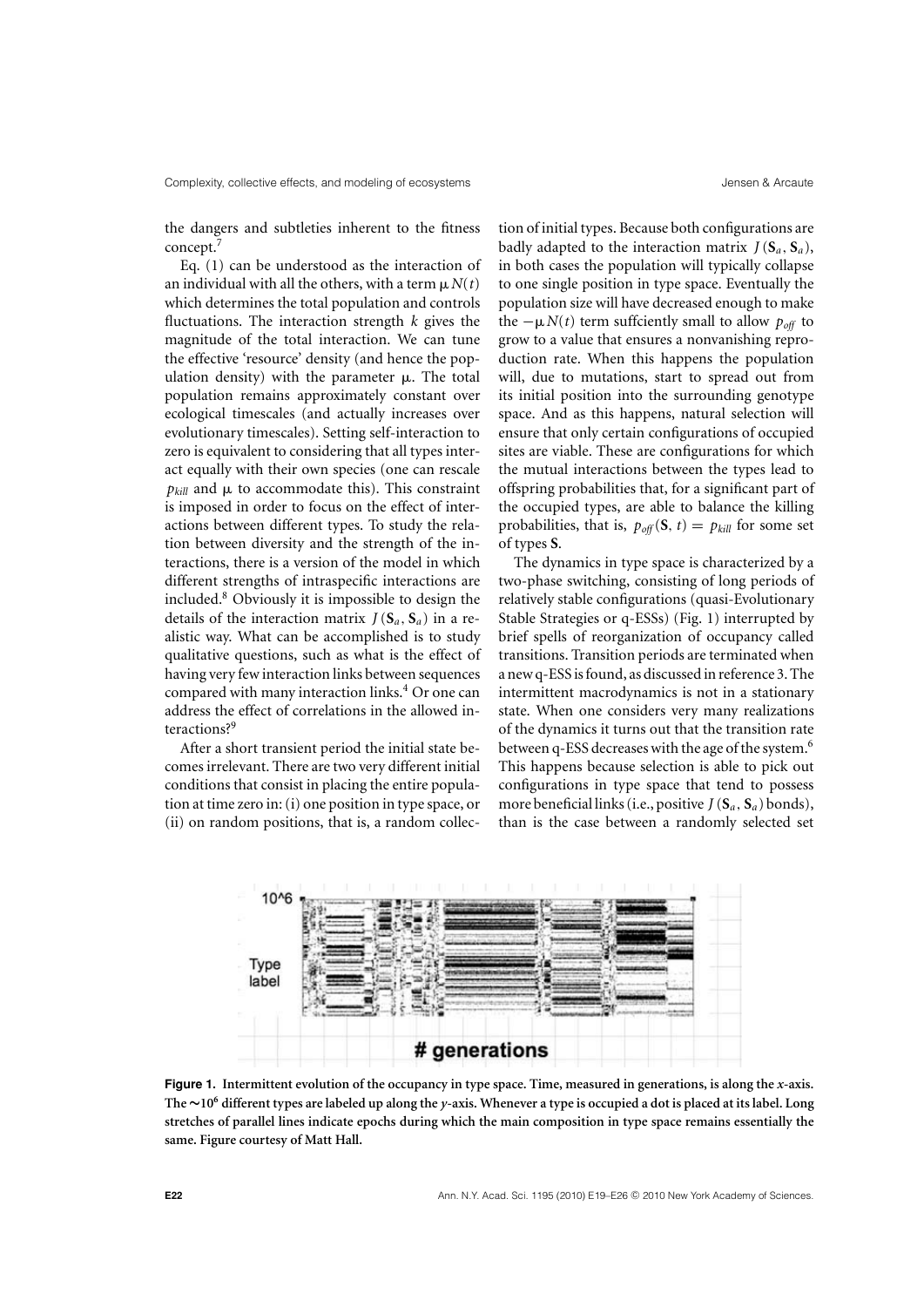of types. We consider this directedness of the long time systems level dynamics to be prototypical of complex systems.10

### Emergent ecological measures

As we move from the level of individuals to the systems level, "species" can be well-defined as the highly occupied genotype points called "wildtypes," which are separated in genotype space. Each wildtype is surrounded by a "cloud" of mutant genotypes with low occupancy. Thus, we can take a natural definition of diversity: the number of wildtypes in the system. It is interesting to study how the SAD depends on the assumed properties of the interaction matrix  $J(\mathbf{S}_a, \mathbf{S}_a)$ . It was found by reference (4) that the often observed log-normal shape of the SAD is reproduced by the evolutionary dynamics of the Tangled Nature model under certain conditions. Namely, when each type is potentially able to interact with a large number of other types. In this case, the adapted configurations consist of populations of species that form one large interconnected cluster, and the SAD evolves with time towards a lognormal like form. If  $J(\mathbf{S}_a, \mathbf{S}_a)$  only allows a type to interact with few other types (i.e., few nonzero elements in the *J* matrix), the population in the type space splits up into separate groups, and the SAD does not develop a form resembling a log-normal distribution.

Considered from this perspective, the SAD might be thought of as containing information about the properties of the network of all possible interactions between organisms.

Let us focus on the properties of the network of interactions*<sup>a</sup>* of extant species. The evolutionary dynamics performs a collective adaptation on the coexisting types in type space. As selection and adaptation act generation after generation, a subset of sites in type space becomes occupied. This subset is selected such that the mutual interactions allow each of the extant species to counter balance the depletion of its population, caused by death (*pkill*) and mutations  $(p_{mut})$ , by a suffciently large offspring production ( $p_{off}(\mathbf{S}, t)$ ).

Jensen & Arcaute Complexity, collective effects, and modeling of ecosystems

The network of interactions between these coexisting types possesses some interesting emergent properties. The typical coupling strength between extant types is more mutualistic than the coupling between arbitrary types  $S_a$  and  $S_b$ , chosen at random in type space irrespectively of the types being extant or not.<sup>4,9</sup> This effect is significantly bigger when the coupling matrix  $J(\mathbf{S}_a, \mathbf{S}_b)$  is correlated for sites  $S_a$  and  $S_b$  that reside in the same vicinity of type space. A correlated coupling matrix is more realistic because it corresponds to assuming that similar organisms have a certain similarity in the way they interact with the surrounding ecosystem. The degree distribution of the network of extant species is sensitive to the amount of correlations imposed on type space. When correlations are present, we typically observe exponential degree distributions of the network of interactions between extant types. In contrast, uncorrelated interaction matrices lead to binomial degree distributions, as it is observed in networks where edges are placed at random. This exampleindicates how some properties at systems level may be caused by generic mechanisms for emergent collective behavior.

A similar situation is encountered when the qualitative behavior of spatial properties is investigated. Spatial aspects are obviously of the greatest ecological importance. A simple quantity to start out with is the Species Area Relation (SAR). By placing a copy of the Tangled Nature model on each site of a two dimensional lattice, one can make a simplistic model combining evolutionary dynamics with spatial dispersion. Such a model was studied in $11$  and a power-law SAR is observed. The evolutionary dynamics produces a high degree of spatial diversity even when the same type space is placed on each site of the spatial lattice.

Complexity science stresses that the interaction between the components is responsible for the emergent properties at systems level. Sometimes for tractability reasons, models might oversimplify the components compared with reality, and still it happens that such simple models are able to capture certain qualitative aspects. An attempt in this direction was made in, $8$  where the relationship between interactions among different types and the diversity of types was discussed. The inspiration behind this study came from molecular evolution experiments on E. coli, in which the relation between fitness plasticity and diversification was addressed.<sup>12</sup> The

*<sup>a</sup>* The nodes of the network under consideration consist of occupied positions in type space. There is an edge between two nodes  $S_a$  and  $S_b$  if the two types interact, i.e. if  $J$  ( $S_a$ ,  $S_b$ ) or  $J$  ( $S_b$ ,  $S_a$ ) is non-zero.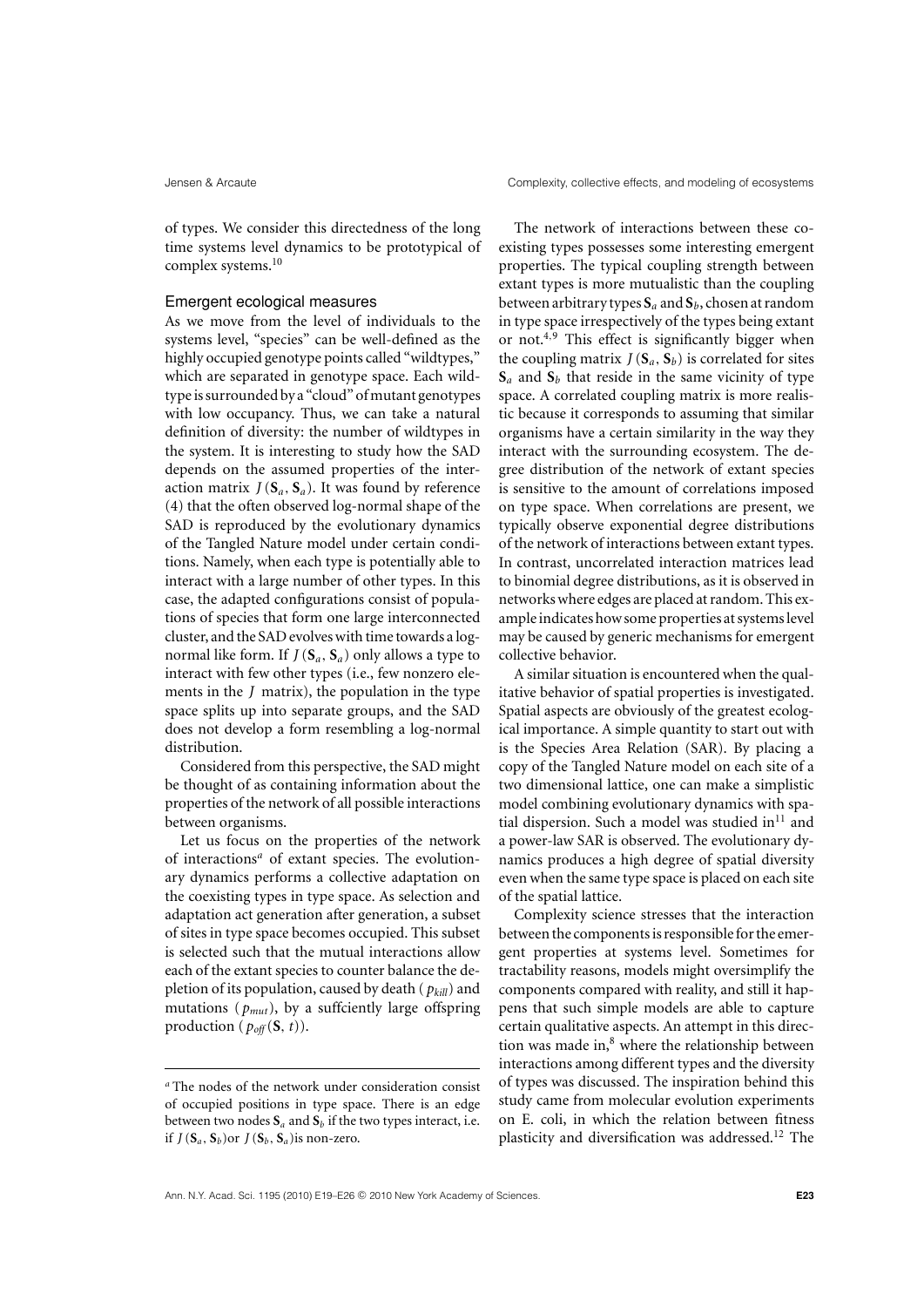model used a version of the Tangled Nature model in which each type was assigned an amount of selfinteraction. This was achieved by supplementing the weight function in Eq. (1) by an extra term proportional to an intrinsic fitness  $E(S^{\alpha}, t)$ . It was found that diversity rapidly increased when the typical interaction strength, set by the parameter k in Eq. (1), exceeded a certain value, determined by the properties of the intrinsic fitness.

# **Discussion**

We have proposed that complexity science can be seen as a coordinated attempt to understand how emergent collective behavior at systems level arises due to the multitude of interactions between the components. From this perspective we have argued that complexity science offers a particularly relevant approach to ecology. Above we tried to illustrate our point of view with some theoretical examples taken from the Tangled Nature model's study of evolutionary ecology. Let us now conclude with a couple of examples that are closely related to observations, where we believe that the complexity science's perspective has made a difference.

Our first example is the soil-microbe system. In the study of such systems, there is an urgent need to develop models on evolutionary ecology that integrate function and diversity, and that are dynamical,<sup>13</sup> since at present many of the current models for soil are static. The soil-microbe system is an extremely rich and intricate system that has not yet been fully understood, and moreover is of great relevance to agriculture, waste management and the water industry to mention a few.<sup>14</sup> Crawford and collaborators believe that any model describing the system should integrate biochemistry and biophysics, since from the interactions between the biotic and abiotic factors, the structure, the functionality and the dynamical behavior of the soil emerge.

The soil-microbe complex is a self-organized system capable to adapt, therefore, within the many different approaches that currently exist, $13$  they suggest the development of models of evolutionary ecology that have the same aspects as those described by the Tangled Nature model: evolutionary processes, population dynamics, feedback loops, interactions, etc. In addition, the ecosystem functioning needs to be included, since it is the relation between diversity and function that is mostly ignored in other soil models. Experimental techniques to measure this connection need therefore to be developed. They argue that the ecosystem-level behavior of the soil microbe system is the outcome of the behavior at the organism's level, which is natural if the system is classified as a complex system. In addition, this viewpoint stresses the importance to include evolutionary processes when looking at ecology, since these are crucial for the understanding of ecological function. For example, in the soil-microbe system, the activity of the microbes changes the structure of the soil by affecting its rates of oxygen diffusion and porosity, while the substrates in the soil affect the activity of the microbes.

Crawford and collaborators have identified important properties of soil systems by applying statistical mechanics to their research,<sup>15</sup> however, they also recognize the need of an extendedmethodology, where interdisciplinarity is crucial. They emphasize that there is no unique discipline that is able by itself to understand the soil.<sup>14</sup>

Our second example is the modeling of landscapes. Models explaining and being able to predict the shape of landscapes are extremely important to prove ecological hypotheses, and for the implementation and development of market and land planning policies. Gaucherel *et al*. <sup>16</sup> argue that in many systems, the most relevant factors causing the dynamical changes of landscapes are human driven. For this reason they urge for the development of models that integrate biophysical and socio-economical factors.

They propose a generic modeling platform: "L1," that can be used to look at the patterns resulting from specific processes. This can therefore be applied as a tool to assess environmental policies and technological implementations at different landscape scales. The platform simulates the dynamical evolution of a landscape as a result of the feedbacks and interactions between the elements composing the landscape. Following the methodology of statistical mechanics, the objects are modeled by introducing only the relevant aspects that give rise to such emergent structures, and not by parametrising all of their degrees of freedom.

In their approach, Gaucherel *et al*. stress the crucial role of feedback and scales in ecological systems. On the one hand, the landscapeis an emergent structure, product of the interactions between the many different components, see for example the role of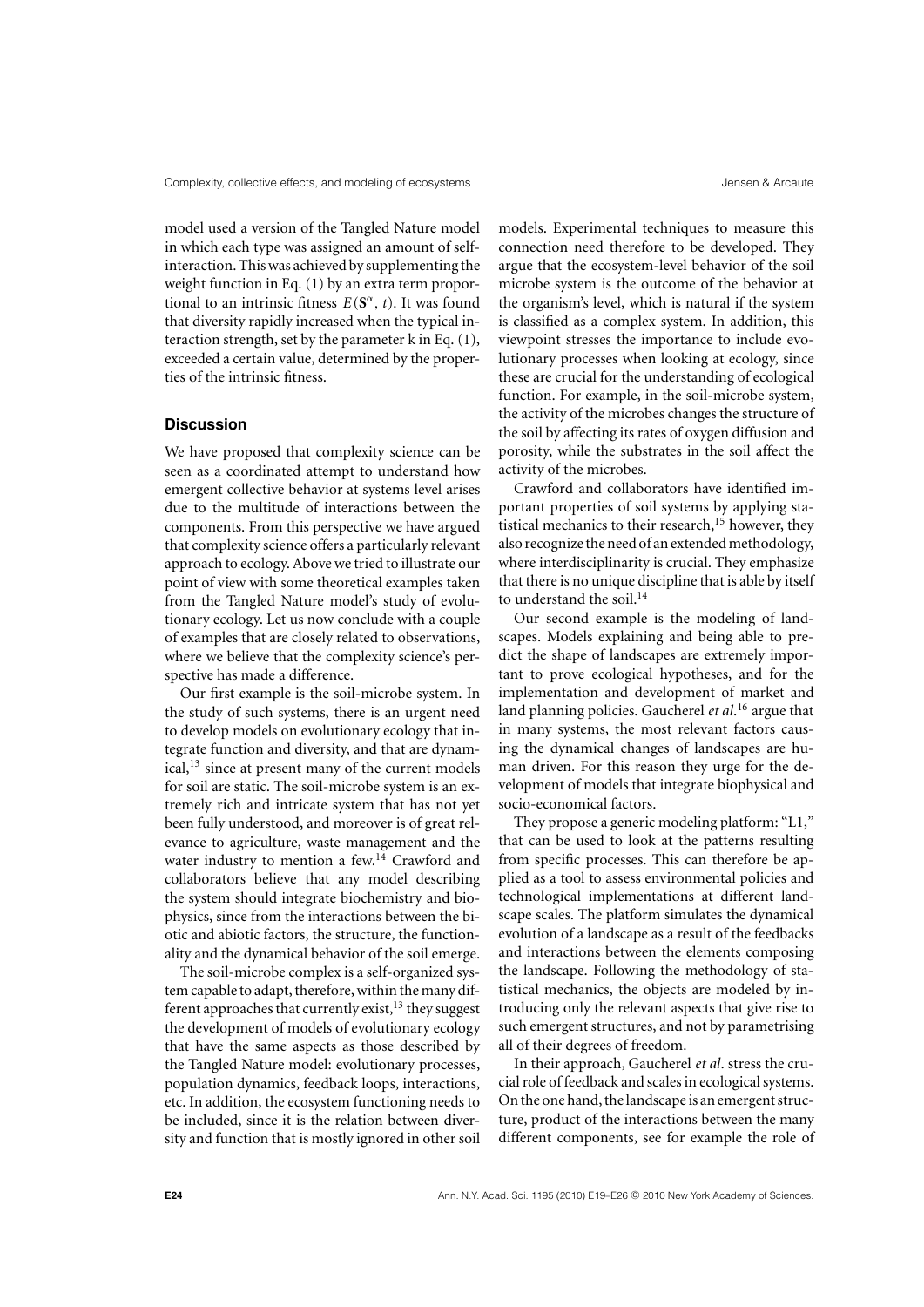farm systems in human driven landscapes.16 On the other, their models give rise to hierarchical structures that feed back into the system. For example, the landscape itself determines important aspects of habitats and ecosystems at different scales. This is illustrated in, $^{17}$  where the authors look at the relationship between the characteristics of the habitat given by the landscape, and particular characteristics of the inhabitant species, such as their spatial distribution, their morphology, etc. Using their framework, one can investigate at different locations, times and scales, the ecological relationships. They apply their model to look at the link between agricultural activities, landscape shape, and some characteristics of carabid beetles, such as their abundance and their body size. They proved that some correlations are only valid for certain specific locations and scales, contrary to what was believed using other techniques unable to give spatial and scaling precision.

An explicit outline of how the methodology from statistical mechanics is implemented in this approach to landscape modeling can be found in.18 There the authors construct a neutral model for patchy landscapes using the Gibbs process to describe the interactions between the different components of the landscape. A neutral model is a model that simulates the landscape properties and patterns that are not the outcome of a particular ecological process. Therefore, using these models a distinction can be drawn between structures caused by random processes and those obtained through real processes. In addition, such models give rise to virtual landscapes that can be used to study real mosaics, such as forest landscapes.18 For this or other specific applications, the neutral model is implemented in the L1 platform mentioned above, where the particularities of the system can be entered.

The project to establish a systems perspective on ecology as laid out in the book *A New Ecology* by Jørgensen and collaborators in<sup>1</sup> can, in our opinion, be seen as a prototypical example of the objectives aimed at when taking inspiration from the methodology of statistical mechanics and applying it to complex systems. Jørgensen *et al*. argue that laws at the emergent systems level may exist and the authors suggest a list of laws they believe ecosystems obey. They make clear that it is a grand task to identify these laws and that their list is to be thought of as a starting point. If we embed these laws within the statistical mechanics framework, they describe the expected properties of a complex system. For example, Jøgensen *et al*. mention that ecosystems have openness, connectivity, complex dynamics, and that their dynamics is directed. These properties are totally in agreement with the features of complex systems highlighted by applying methods from statistical mechanics to their analysis.

In addition, within the Tangled Nature model, interconnectedness and interaction become a focal point of the description when one thinks in terms of the emergent networks of interactions between extant species. Furthermore, within the mathematical formulation of dynamical systems, there is a term encoding the carrying capacity and resources, which represents an open system. Ecosystems are therefore correctly taken into account as open within this formalism. The Tangled Nature model was formulated by including what appears to be minimal assumptions for the dynamics; namely reproduction prone to mutations and livelihoods of the individual types that are influenced by other coexisting types. As a result the model produces a slowly adapting nonstationary directed dynamics at the macroscopic systems level. This is certainly in agreement with properties of ecosystems encoded in the form of a law by Jørgensen *et al*. and, moreover, it appears to be in agreement with records of macroevolution.<sup>19</sup> The nonstationary directional nature of the Tangled Nature model has been suggested to be an example of generic properties of complex systems dynamics as observed in a number of very diverse phenomena by Anderson *et al*. <sup>10</sup> Here, it was suggested that the directional gradual relaxation can be viewed as a release of a generalized strain originating in starting from a badly adjusted initial configuration. The Tangled Nature model suggests that in the case of ecosystems, selection and adaptation manage to direct the dynamics towards a selections of species better adjusted to coexist.

In conclusion, it is useful to identify systems under the label "Complex Systems," since this indicates that the machinery of statistical mechanics can be applied to try to describe the system's dynamics and evolution. In ecology, there is an urgent need for "integrative" approaches that are nonstationary, and statistical mechanics can provide an initial mathematical framework, subject to modification and adaptation as one navigates deeper into the mysteries of complex systems.